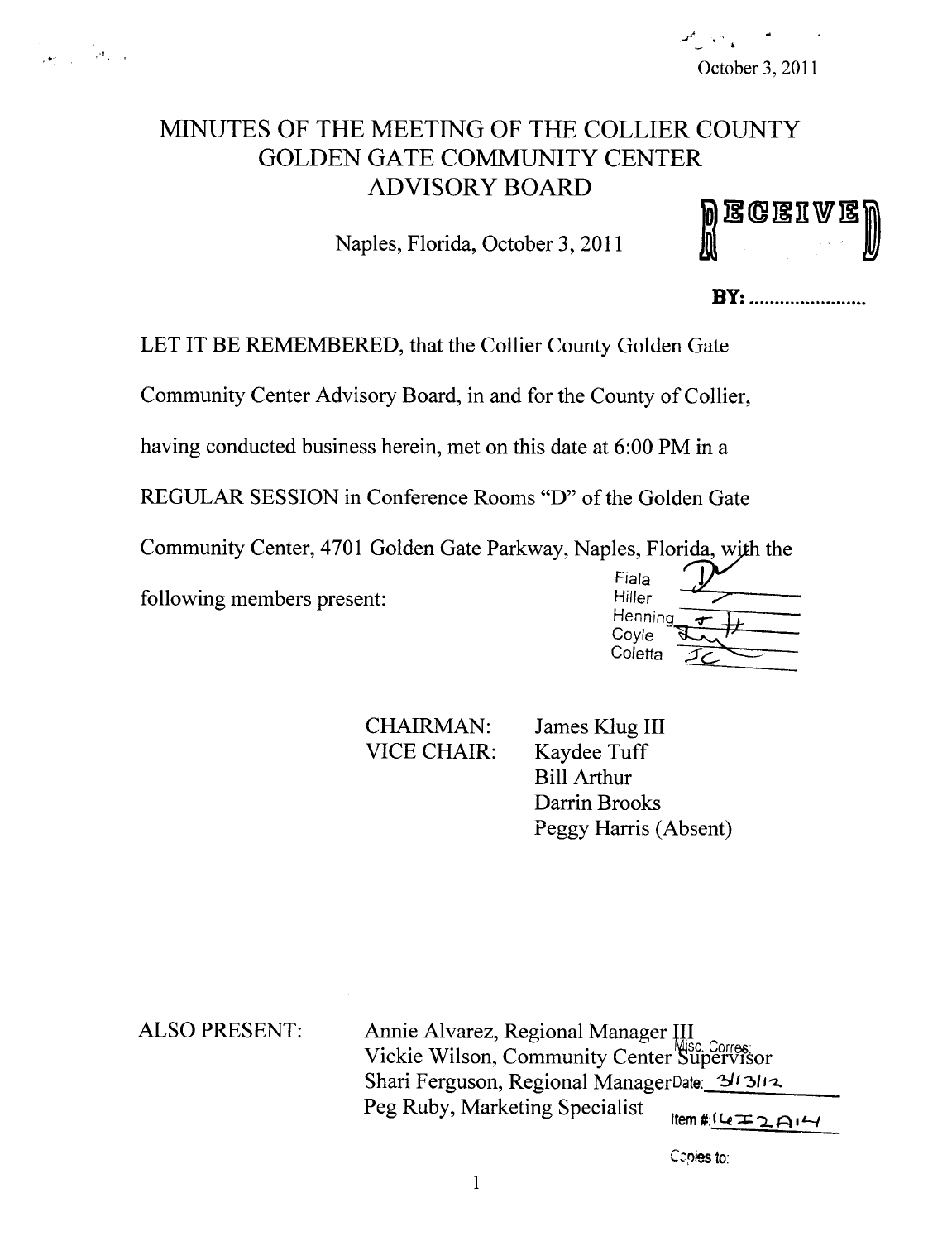#### I. Call to Order

 $\frac{1}{\sqrt{2}}\sum_{i=1}^n\frac{1}{\sqrt{2}}\sum_{i=1}^n\frac{1}{\sqrt{2}}\sum_{i=1}^n\frac{1}{\sqrt{2}}\sum_{i=1}^n\frac{1}{\sqrt{2}}\sum_{i=1}^n\frac{1}{\sqrt{2}}\sum_{i=1}^n\frac{1}{\sqrt{2}}\sum_{i=1}^n\frac{1}{\sqrt{2}}\sum_{i=1}^n\frac{1}{\sqrt{2}}\sum_{i=1}^n\frac{1}{\sqrt{2}}\sum_{i=1}^n\frac{1}{\sqrt{2}}\sum_{i=1}^n\frac{1}{\sqrt{2}}\$ 

The meeting was called to order at 6:02 PM by Chairman, James Klug III.

# II. Attendance—Establish <sup>a</sup> Quorum

Roll Call was taken and a quorum was established.

# III. Approval of Agenda

Move: VI. H. to VI. A. Add: VII. B. Shading of Playground

BillArthur moved to approve the October 3, 2011 Agenda as amended. Second by Darrin Brooks. Motion carried 4-0.

# IV. Approval of August 29, 2011 Minutes

Bill Arthur moved to approve the August 29, 2011 Minutes as submitted. Second by James Klug. Motion carried 4-0.

V. Public Comments None

# VI. Old Business

### A. Media Update

Shari Ferguson and Peg Ruby provided CMA# 1200— Coordination of Media and Public Relations Coordination and the Parks and Recreation Department Marketing Plan. The Advisory Board asked questions on what they are allowed to do as an Advisory Board.

- $\triangleright$  Advisory Board can setup and maintain a Facebook page.
- $\triangleright$  County does not allow comments back.
- $\triangleright$  Suggestion made to add Shari Ferguson and Peg Ruby as administrators.
- $\triangleright$  You can write a press release and forward to Peg Ruby to format prior to Staff submission to John Torres for final approval. Please submit 24 hours; the earlier the better.
- $\triangleright$  Events can be posted to public calendars and calendar websites.
- $\triangleright$  Pictures are allowed if they are from a public event.
- $\triangleright$  Before publishing pictures check the Community Centers' list of people who do not want their photo used.
- $\triangleright$  Advertise Facebook website through email.

Staff will work on getting clearance for a Staff person to add events and update the Advisory Boards' Facebook page.

It was suggested Staff advertise the Advisory Boards' Facebook Page ( once completed) on the Community Centers sign.

The Advisory Board was directed to send ideas to Shari Ferguson and Peg Ruby.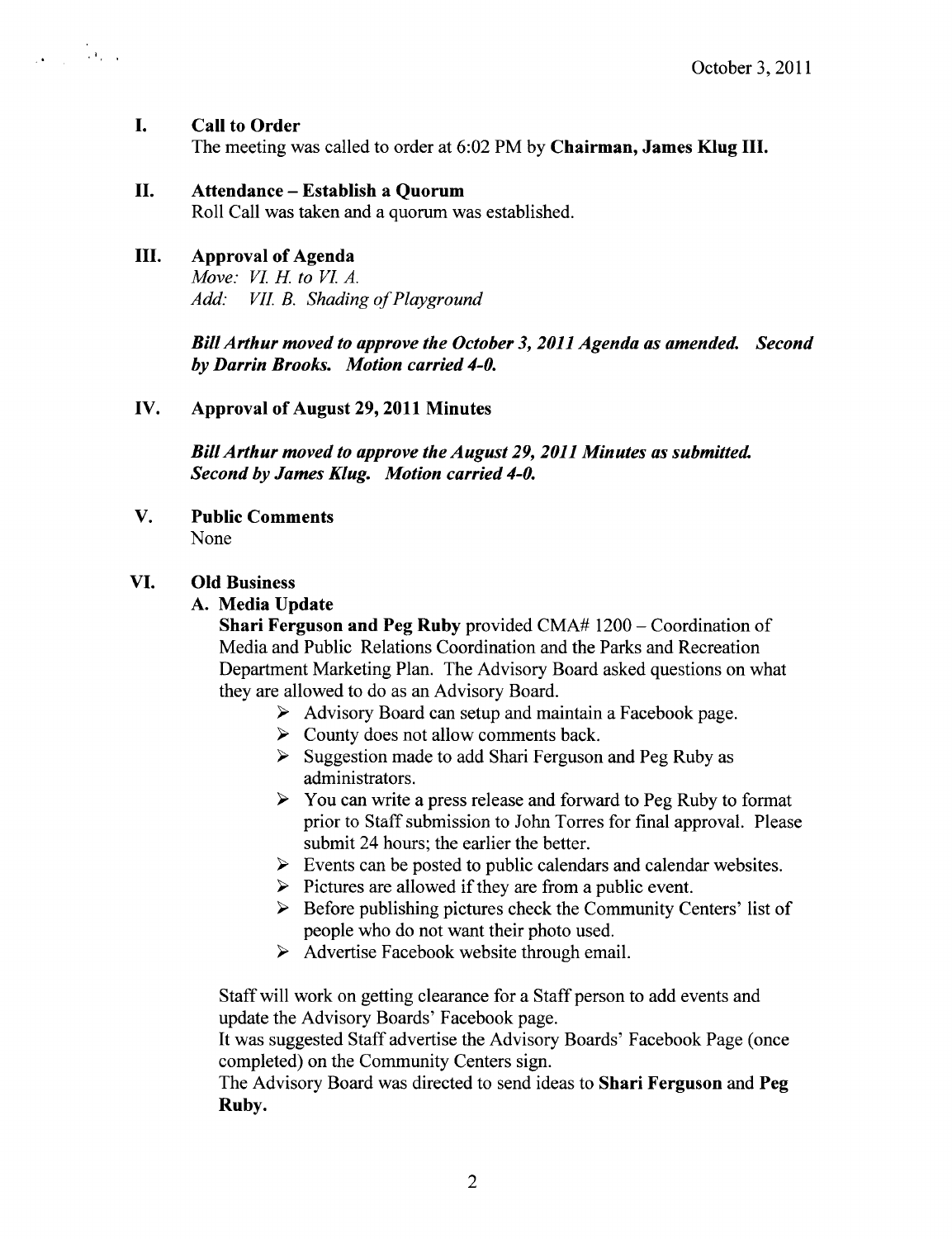#### B. Recreation Highlights

 $\mathcal{L} = \frac{1}{2} \sum_{i=1}^{2} \mathcal{L}_i$ 

Vickie Wilson reported the following on the Community Center:

- Center carpet has been replaced with vinyl flooring.
- Staff in process of holding interviews for Park Assistant and Program Leader positions.
- Wheels facility has been painted.
- Pro Shop windows have been tinted.
- Motion detectors have been installed in Center rooms to control lights.
- Trees have been trimmed and cleaned up.

Tropical Fest has been scheduled for October 21-23. Volunteers are needed to man front desk to answer phones on both Friday and Saturday night from 6— 9 pm. Staff will work on the grounds.

Vickie Wilson reported the GGCC has been selected to host the BMX State Qualifier in January:

- Volunteers will be needed.
- Estimated 400-600 riders will attend.  $\bullet$
- Staff will attend a state qualifier at Jacksonville in November to observe for ideas and note how they host the event.
- The lighted field will be used for dry camping.  $\bullet$
- Field will be marked with flags to protect grounds.  $\bullet$
- RV parking fee per night will be  $$30.00$
- Parking lot will be used only for parking.
- Staff will look into additional parking.
- SSA/BMX Agreement will be provided at the next meeting.  $\bullet$

#### C. Playground Update

Vickie Wilson reported surfacing materials are in and have been paid for. Staff will issue <sup>a</sup> PO to have the surfacing installed and estimate it will be completed in by December.

- D. MSTU 60/40 Split- None
- E. Wheels Funding- None

#### F. Indirect Costs

Staff reported receiving documents on Indirect Costs that require further clarification. Facilities Management recommended waiting for Cheryl Pryor to return. Staff will review their concerns with Cheryl Pryor and report to the Advisory Board at the next meeting.

#### G. Removal Oak Tree

Bill Arthur reported the sewer lines were repaired. The oak tree is no longer an issue.